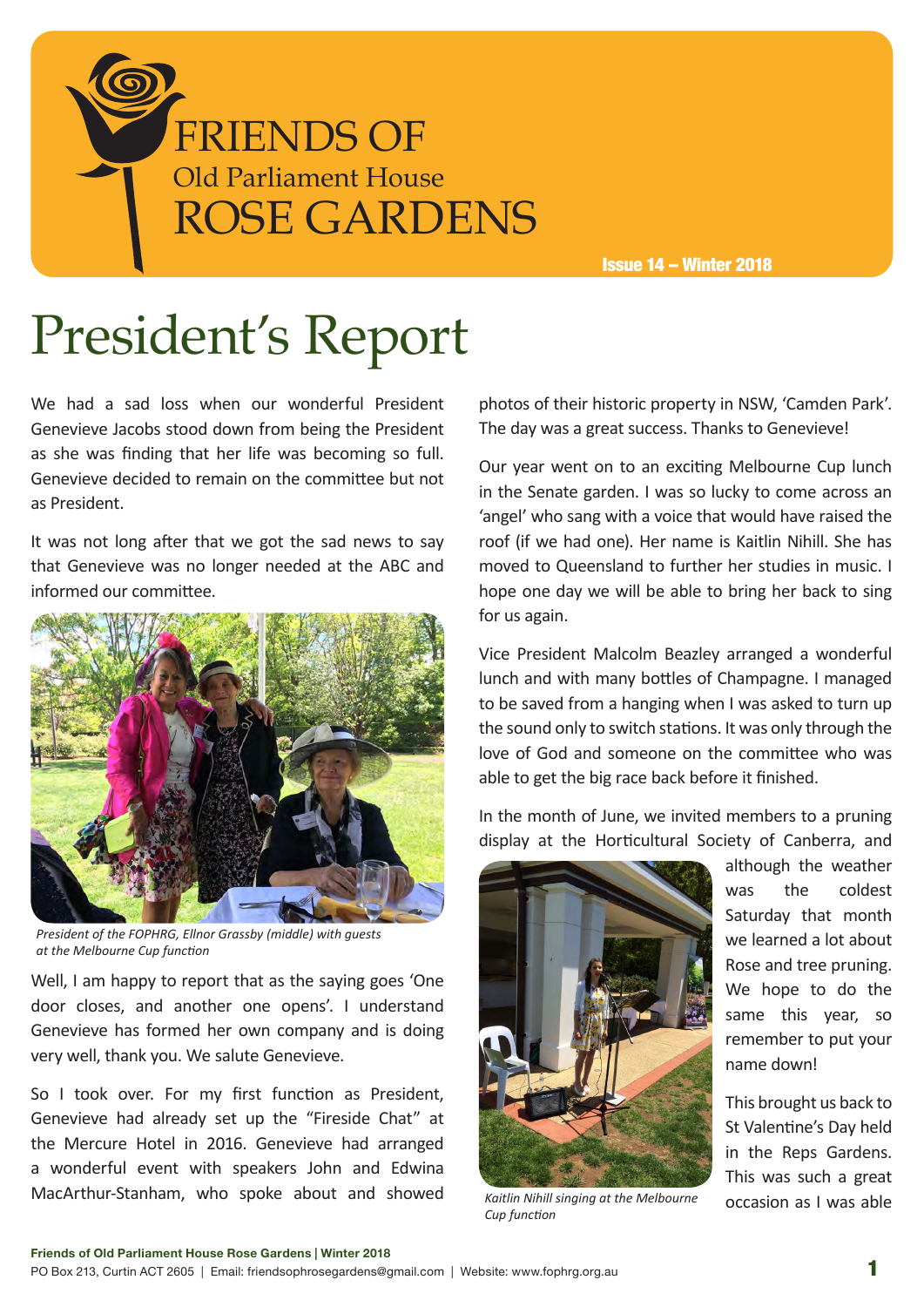to arrange seven young Irish Dancers to dance for us. I went to their headquarters looking for Irish dancers - and came out with a chef from the "Wattle Cafe"! This café is run by Keith and Amanda who put me in touch with the teacher at the Leanna McGrath Dancing School. They were the highlight of the evening and people just loved them. Some told me they had never seen Irish Dancing so it was new and exciting for many. The girls stayed and talked to many about the dance. I could not thank Leanna enough for such a great evening.

We are now planning our Fireside Chat in August at the Mercure Hotel again, so get ready to come as we will have quite a show for all. Of course, we are arranging the Pruning demonstration again in June so keep that in mind too.

I want to thank my wonderful committee for all the hard work they put in to make our functions interesting. They are the best. And a special thank you to Amanda Hynson, our helpful liaison with the NCA.

In the coming year we will be trying to run without committee Secretary Jacalyn Luby. She will be working very hard for the National Australian Dragon Boat Championships 2019, which are to be held in the ACT in April 2019. Jacalyn will leave us after the AGM in June, and if anyone is interested in filling in for one year as our Secretary please get in touch with the committee before June. We have a lot of fun so maybe there is a member who would like to join the committee and become the Secretary. We hold a monthly, one-hour meeting. We do it with lots of laughs, and, I think, enjoy coming up with great things to do.

### *Ellnor Grassby*

*President Friends of Old Parliament Rose Gardens*



# Coming Up

### **Pruning Demonstration**

A pruning demonstration will be held at the Horticultural Society's Trial Garden at CIT Bruce on Saturday 28 July.

### **Fireside Chat and High Tea**

Another fireside chat and high tea will be held at the Mercure Hotel in Braddon in Sunday 12 August. There will be three guest speakers: John Feehan (entomologist), Catherine Chapman (Nutritional Coach) and Hajar Gala (couturier).

Keep an eye out for the invitations to these events.

## Romance and Roses



Members and guests enjoyed a beautiful summer's evening at the event set in the House of Representatives Gardens on Saint Valentine's Day 2018, Wednesday 14 February at 5.30pm.

The talented young dancers from McGrath Irish Dance; and singers, Tony Hayley and Mimma Memmolo, entertained members and guests with appropriately romantic tunes.

A delicious buffet was supplied by the Wattle Café, and one or two glasses of bubbly completed the relaxed gathering.



## Melbourne Cup 2017



The Friends of Old Parliament House Rose Gardens enjoyed an exciting Melbourne Cup Day on Tuesday 7 November 2017 in the Senate Garden.

Friends and guests, including a number from Canberra's diplomatic corps, enjoyed a fine lunch supplied by Hudson's Catering prior to the big race. Several sweeps were run, and there was a lucky door prize, a raffle and a prize for the best hat. We were entertained before the televised race by the delightful singing voice of Kaitlin Nihill.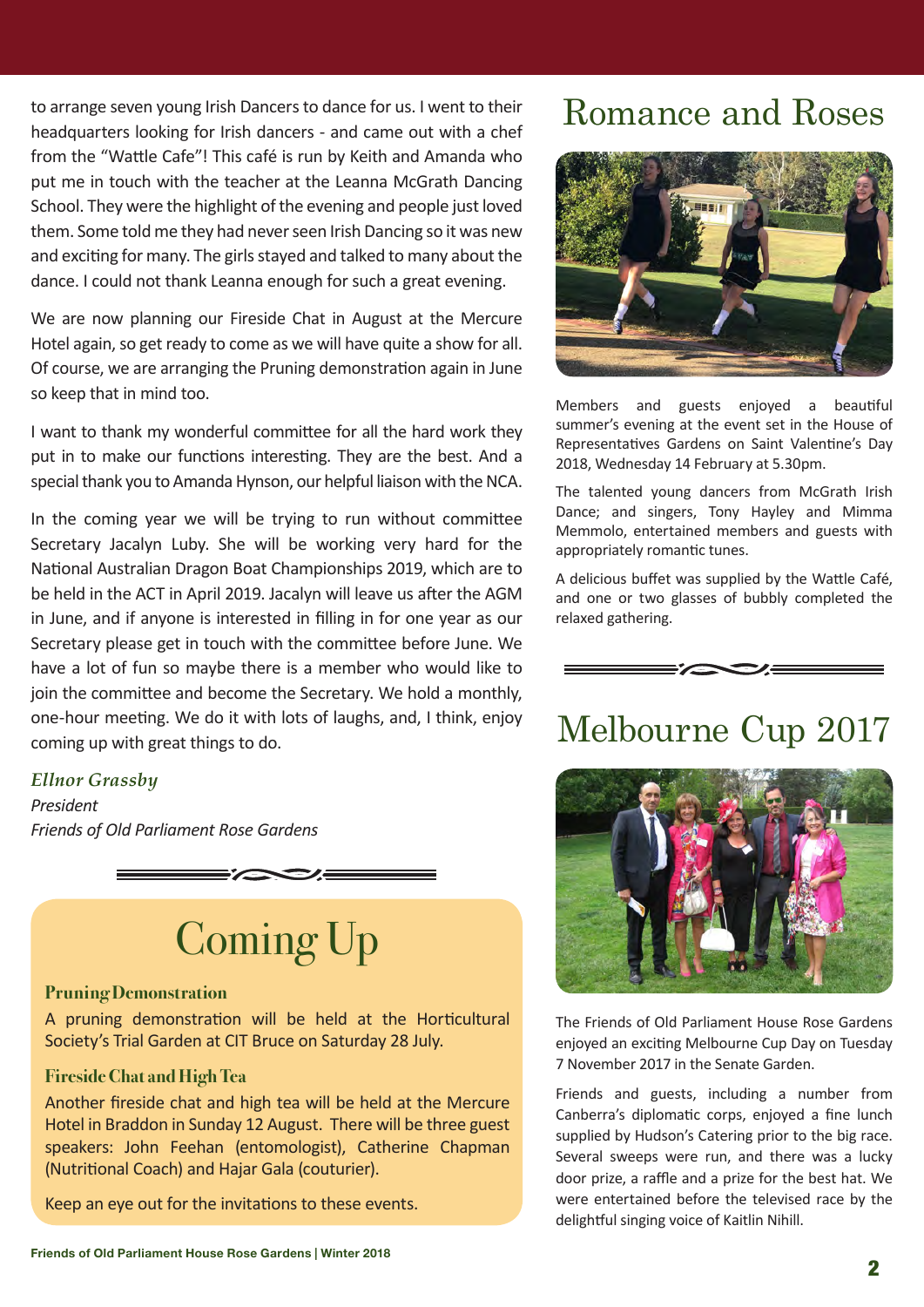## Volunteers Report

The horticultural volunteers continue to do a wonderful job in keeping the Old Parliament House Rose Gardens looking beautiful. This year we have had to contend with the special problems dealing with the hot dry weather and break downs in the irrigation systems throughout all the growing areas. We have also experienced very heavy infestations of black spot and mildew diseases that have required extensive remediation work by Dennis Dempsey and the City Wide crew. These problems are now under control.

In spite of these setbacks the standard of the rose displays improves each year. This situation is also a result of the improved cooperation with our contractors, City Wide and we liaise closely with them to determine the work each team does in their respective areas.

The numbers of horticultural volunteers has increased during the year to just over 60. A successful recruiting campaign since the start of 2018 has resulted in each of the five teams having sufficient numbers to keep on top of all the extensive work required to maintain the high standards in the upkeep of the gardens. However age and other considerations take their toll and new members are always required as replacements. They are promised a very rewarding time in beautiful settings for just two hours work each week. All new volunteers are given extensive rose maintenance instruction before joining their teams. The five teams operate as separate units, set their starting times and work patterns and at the end of their shift invariably all then enjoy a coffee together.

There are thirteen volunteers who are still working in their respective teams from the original recruitment drive fourteen years ago.

Each year in May we receive formal pruning instructions from our horticultural adviser, Dennis Dempsey in order to hone our skills and throughout the year Dennis works closely with each team in improving the specialised knowledge for the caring of the roses and rectifying any specific problems as they occur. As a result we are kept up to date with developments, maintenance plans and general information and are able to operate as a team unsupervised.

 The volunteers this year assisted the NCA in completing a census of all the individual roses through out the Senate an Reps. Gardens. This proved a very onerous task as all 4,300 roses under our control had to be inspected and state of health of each plant noted. This audit is essential to plan future developments and plant replacements in the beds.

 The gardens continue to be well used for weddings and other functions throughout the year and are greatly appreciated by visitors and Canberrans.

### *Anne Knowler Volunteer Coordinator*